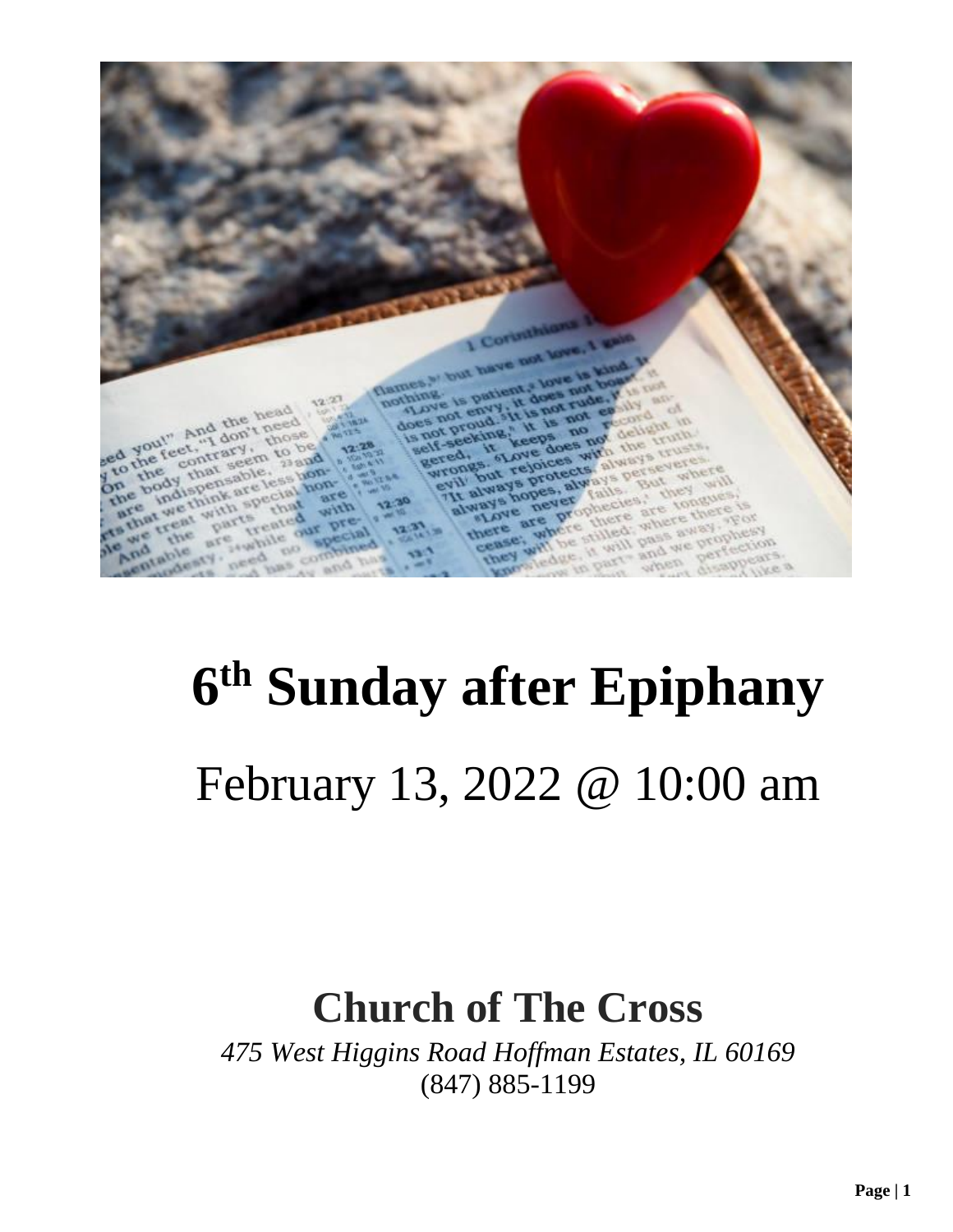#### **WELCOME ALL**

| PRELUDE                                                                                                                   | "How Great Thou Art" arranged by Ian Mulder                                                              | Robert K.  |
|---------------------------------------------------------------------------------------------------------------------------|----------------------------------------------------------------------------------------------------------|------------|
| <b>WORDS OF WELCOME</b>                                                                                                   |                                                                                                          |            |
| *CALL TO WORSHIP <sup>1</sup><br>Blessed are those who trust - in God!<br>We come in trust, to be grounded in God's love. | Rev. Julie Peterson                                                                                      |            |
|                                                                                                                           | Blessed are those who hope - in God!<br>We come in hope, trusting in the One who gives us life.          |            |
|                                                                                                                           | Blessed are those who delight - in God's Word!<br>We come to hear God speak, hoping for healing and joy. |            |
| *OPENING HYMN                                                                                                             | "Guide Me, O Thou Great Jehovah"                                                                         | $GTG \#65$ |
| <b>CALL TO CONFESSION</b>                                                                                                 |                                                                                                          | Ken G.     |

UNISON PRAYER OF CONFESSION<sup>2</sup>

OUR SILENT CONFESSION

**We confess what we are afraid to face, Blessing God, that the seductions of this world gnaw away at our hearts. We have more and more to choose from at the market, and so we forget those whose only choice is hunger. Our sense that we are your favorites causes us to make fun of those we are convinced are not. We are so consumed with saving enough for the future, we overlook those who have so little this day.**

**Forgive us, Heartbroken God, for thinking we are the center of your world. Pour your living water into us, so we might send down roots deep into your heart, and thus become a people who are blessings to others, just as we have received the gift of new life from Jesus Christ, our Lord and Savior.**

| <b>ASSURANCE OF FORGIVENESS</b> |                                             | Rev. Julie Peterson |  |  |
|---------------------------------|---------------------------------------------|---------------------|--|--|
| *RESPONDING TO GOD'S GRACE      | "Glory to God, Whose Goodness Shines on Me" | GTG#582             |  |  |
| *PASSING THE PEACE              | "Jesus Loves Me"                            |                     |  |  |
|                                 | <b>SHARE GOD'S LOVE</b>                     |                     |  |  |
| PRAYER OF ILLUMINATION          |                                             |                     |  |  |
| <b>FIRST SCRIPTURE READING</b>  | Jeremiah $17:5-10$                          | Ken G.              |  |  |

This is the word of God for the people of God. **Thanks be to God.**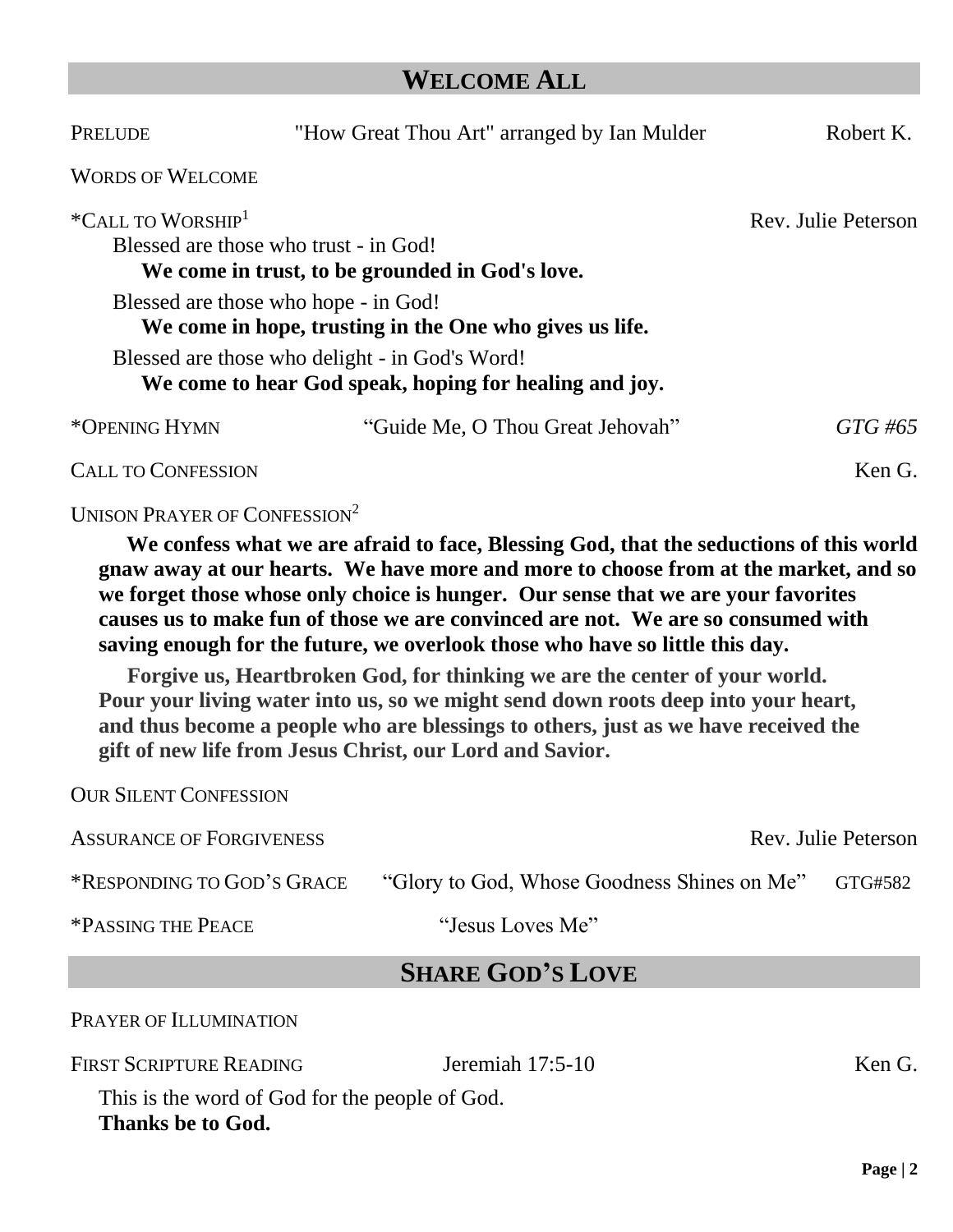SECOND SCRIPTURE READING Luke 6:17-26

This is the word of God for the people of God. **Thanks be to God.**

| <b>SERMON</b>                                                                                                                                                                                                                                                                                                                                                                                                 | "Blessed," yet life is not all fun and games!"<br>Rev. Julie Peterson |                          |  |  |
|---------------------------------------------------------------------------------------------------------------------------------------------------------------------------------------------------------------------------------------------------------------------------------------------------------------------------------------------------------------------------------------------------------------|-----------------------------------------------------------------------|--------------------------|--|--|
|                                                                                                                                                                                                                                                                                                                                                                                                               | <b>OFFER HOPE IN JESUS' NAME</b>                                      |                          |  |  |
| *HYMN                                                                                                                                                                                                                                                                                                                                                                                                         | "Surely it is God Who Saves Me"                                       | GTG #71                  |  |  |
| *AFFIRMATION OF FAITH                                                                                                                                                                                                                                                                                                                                                                                         | 1 Peter 1:3-5                                                         | Ken G.                   |  |  |
| Blessed be the God and Father of our Lord Jesus Christ! By his great mercy<br>he has given us a new birth into a living hope through the resurrection of Jesus<br>Christ from the dead, and into an inheritance that is imperishable, undefiled,<br>and unfading, kept in heaven for you, who are being protected by the power of<br>God through faith for a salvation ready to be revealed in the last time. |                                                                       |                          |  |  |
| PRAYERS OF THE PEOPLE AND THE LORD'S PRAYER                                                                                                                                                                                                                                                                                                                                                                   |                                                                       |                          |  |  |
| PRESENTING OUR TITHES AND OFFERINGS TO GOD                                                                                                                                                                                                                                                                                                                                                                    |                                                                       |                          |  |  |
| <b>CHORAL OFFERTORY</b>                                                                                                                                                                                                                                                                                                                                                                                       | "Song of Fellowship"                                                  | by Don Besig/Nancy Price |  |  |
| <b>PRAYER OF DEDICATION</b>                                                                                                                                                                                                                                                                                                                                                                                   |                                                                       | Ken G.                   |  |  |
| *CLOSING HYMN                                                                                                                                                                                                                                                                                                                                                                                                 | "I'm Gonna Live So God Can Use Me"                                    | GTG #700                 |  |  |
| *BENEDICTION                                                                                                                                                                                                                                                                                                                                                                                                  |                                                                       |                          |  |  |
| *POSTLUDE                                                                                                                                                                                                                                                                                                                                                                                                     | "Hail to the Brightness" by Lowell Mason                              | Robert K.                |  |  |

<sup>1</sup>Thom Shuman, Lectionary Liturgies ©2022, reprinted with permission.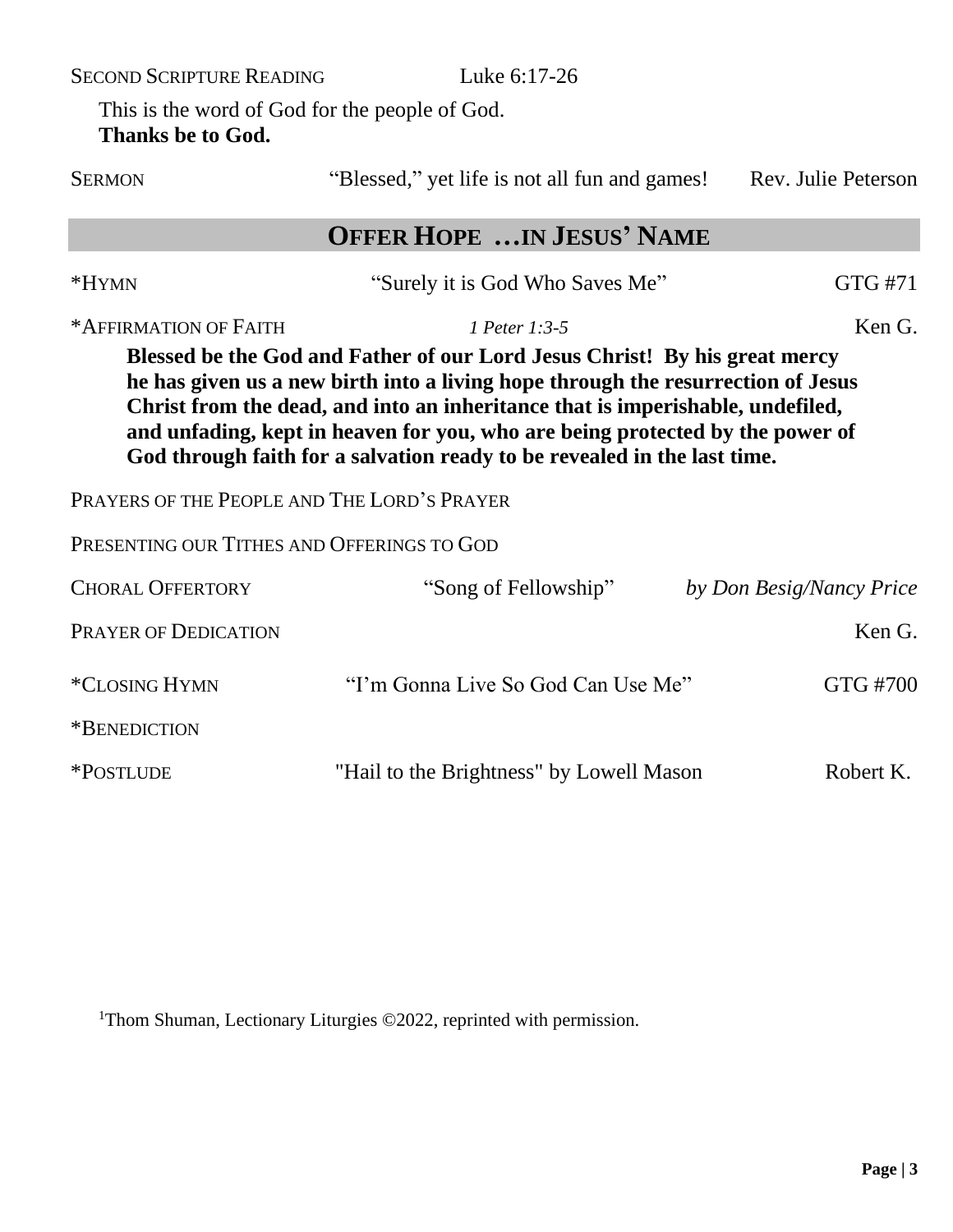# **Welcome All Share God's Love Offer Hope** all in Jesus' Name



**Linda A** (sister of Judy M) **Steve A** (father-in-law of Glenna's daughter) **Connie & Ed** (friends of Karen) **Beth B** (Stu R's sister) **Kevin B** (Joe L's co-worker/friend) **Mildred B Mary Ann B Susan B Andree C Carl/Til** (John/Cheryl's friends) **Connie** (Karen F's friend) **Chuck C** (Laura D's brother) **Patrick C** (Stu/Marie's son-in-law) **Renee C** (Laura's sister-in-law) **Jim C** (Mary Ann's son-in-law) **Tom C** (Ann M's brother-in-law) **Sabina C** (Adelaide's sister-in-law) **Betty D** (Marie R's cousin) **Cecily** (Laura D) **Linda D** (Jim/ Sue's relative) **Tony D** (Terry/Sue's neighbor) **Betty F** (Chris L's mother) **Abby F** (Chris/Mike's granddaughter) **Donna F** (Jim/Sue's aunt) **Karen F Geri &** (Son/wife) **Brian/Kim** (Adelaide's neighbors) **Adelaide G Bruce & Linda G** (friends of Stu/Marie)

**Nick G** (Stu/Marie's grandson) **Rita H** (Jim/Ann's relative) **Jack H** (friend of Mike/ Chris L) **James & Sandra (**friends of John/Cheryl) **Jessica** (Charlie/Nancy's niece) **Pam L Phyllis L Mike L Ms Bernie & Ernie M** (friends of Adelaide) **Crisann M** (friend of Mike/Chris L) **Judy M Lisa M** (Karen's daughter) **Steve M Matt / family & an employee** (friends of Cheryl and John) **George R Tom R** (Sue Li.'s brother) **Ann & Geoff S Tom T** (Chris L's brother-in-law) **Larry V** (Jim V's father) **Carter W** (Dave W's grandson) **Yao** (Adelaide's friend) **Caregivers People devastated by terrorism Our world and all affected by COVID-19 Families who grieve losses**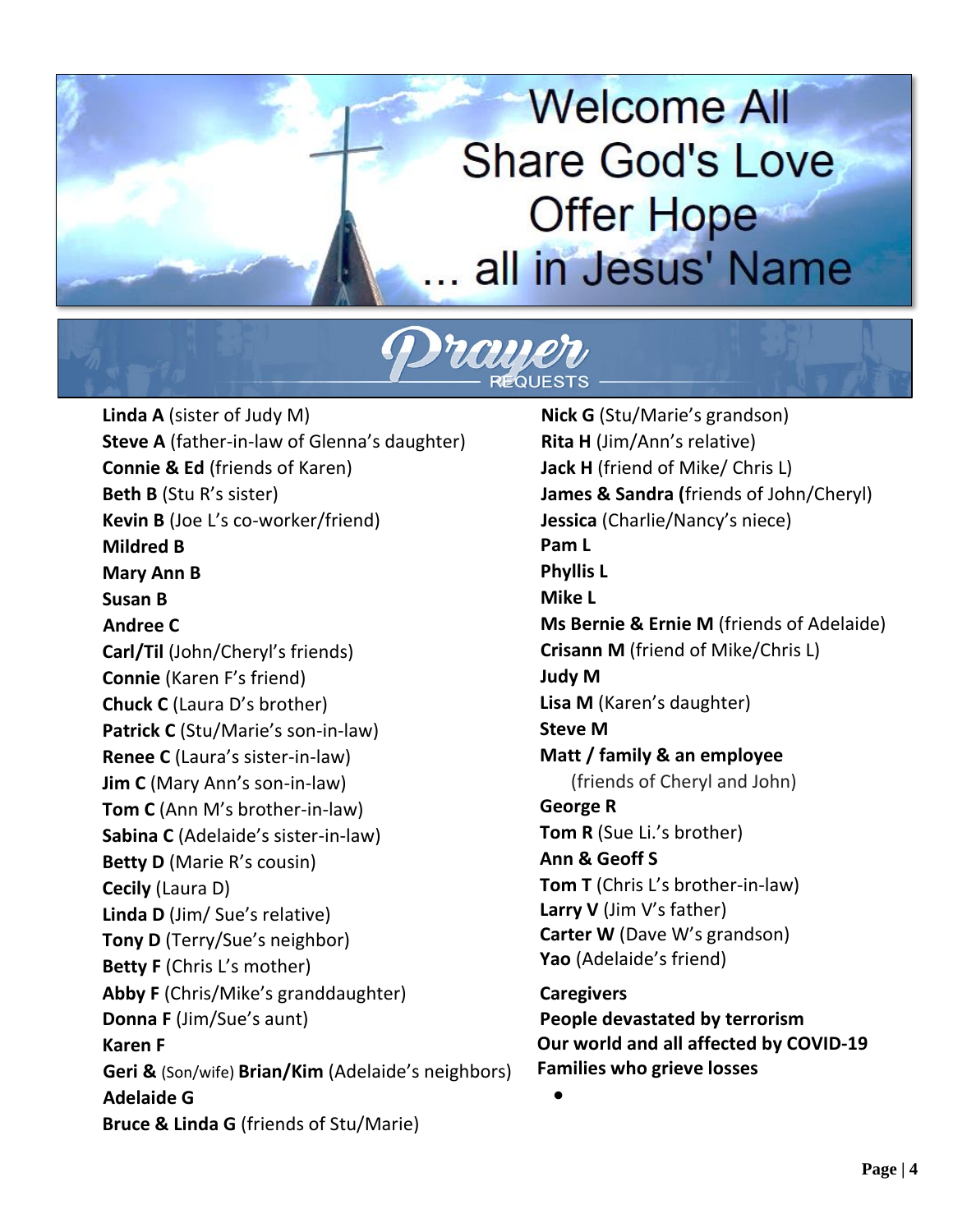## JOAN S. GRAY

## 2022 LENTEN STUDY

**Helping Your Church Rethink Its Mission and Practice** 



Our Congregational Lenten Study will start on March 6th. The sign-up form is now online! 12 spots per session are available, so please go ahead and add your name to one of the 4 sessions each week.

We have books available in the office and the cost of the book is \$11.89. Please let Pastor Julie or the office know if you want to purchase a book.

# ZOOM BOOK CLUB SCHEDULE

**Wednesday, February 16, 2022 @ 7pm: "The Radar Girls" by Sara Ackerman**

**Wednesday, March 16, 2022 @ 7pm: "Then She Was Gone" by Lisa Jewell**

 **Please email Judie at** [JUDIETRUE](mailto:judietrue@gmail.com)@GMAIL.COM  **for Zoom details**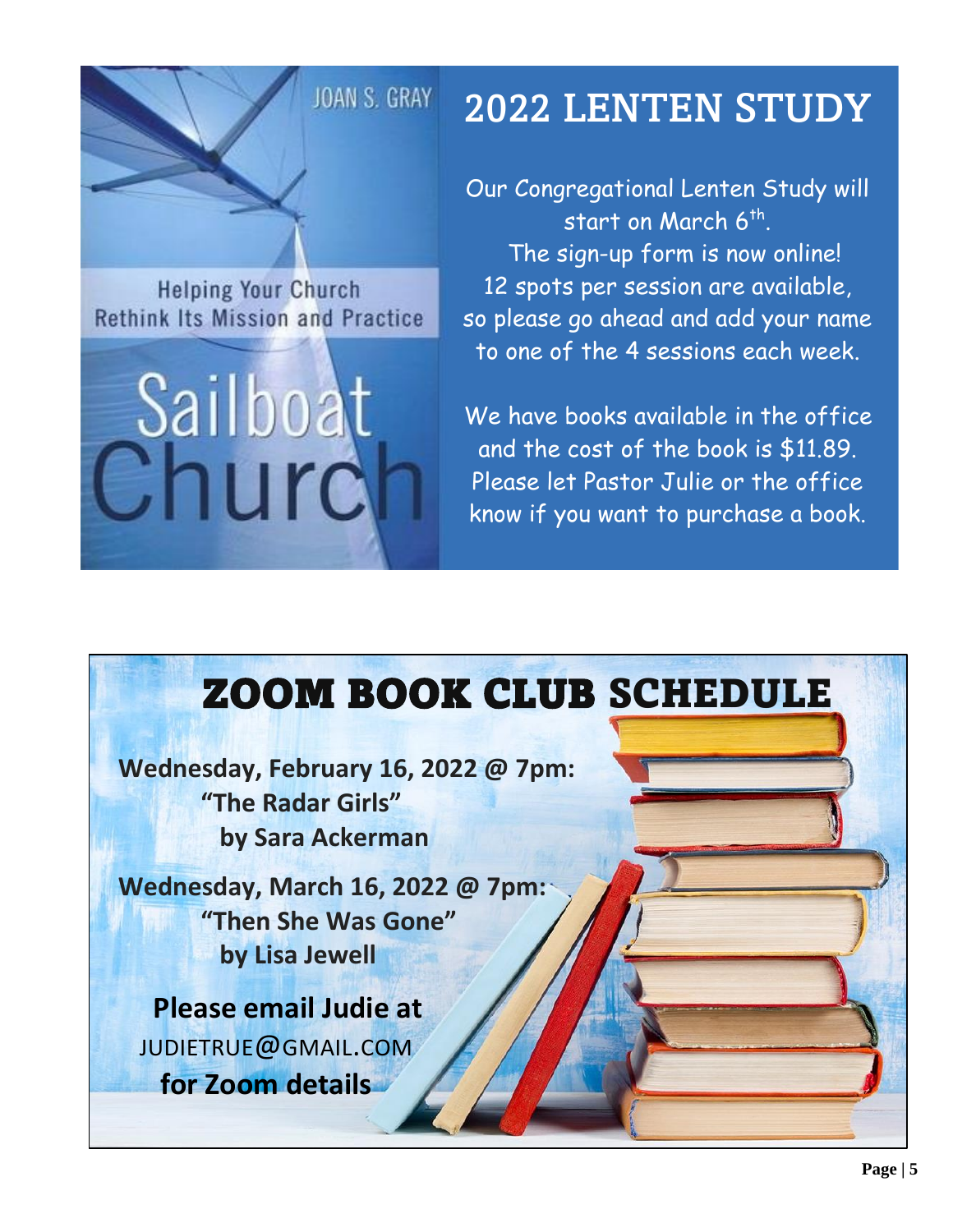## LUNCH WITH PASTOR JULIE

**Join us via Zoom every Wednesday at 12 noon for bible study. We discuss scripture passages for our upcoming worship service. Contact Pastor Julie for the Zoom access information to join.**

| February 16 | Luke 6:27-38; Genesis 45:3-15  |
|-------------|--------------------------------|
| February 23 | Luke 9:28-43a; Exodus 34:29-35 |

# **ADULT SUNDAY SCHOOL**

**The group meets via Zoom on Sundays at 12 noon. We are currently studying "Tattoos on the Heart" By Gregory Boyle Everyone is invited to join the study! Please Contact Ken G. for the Zoom login details.**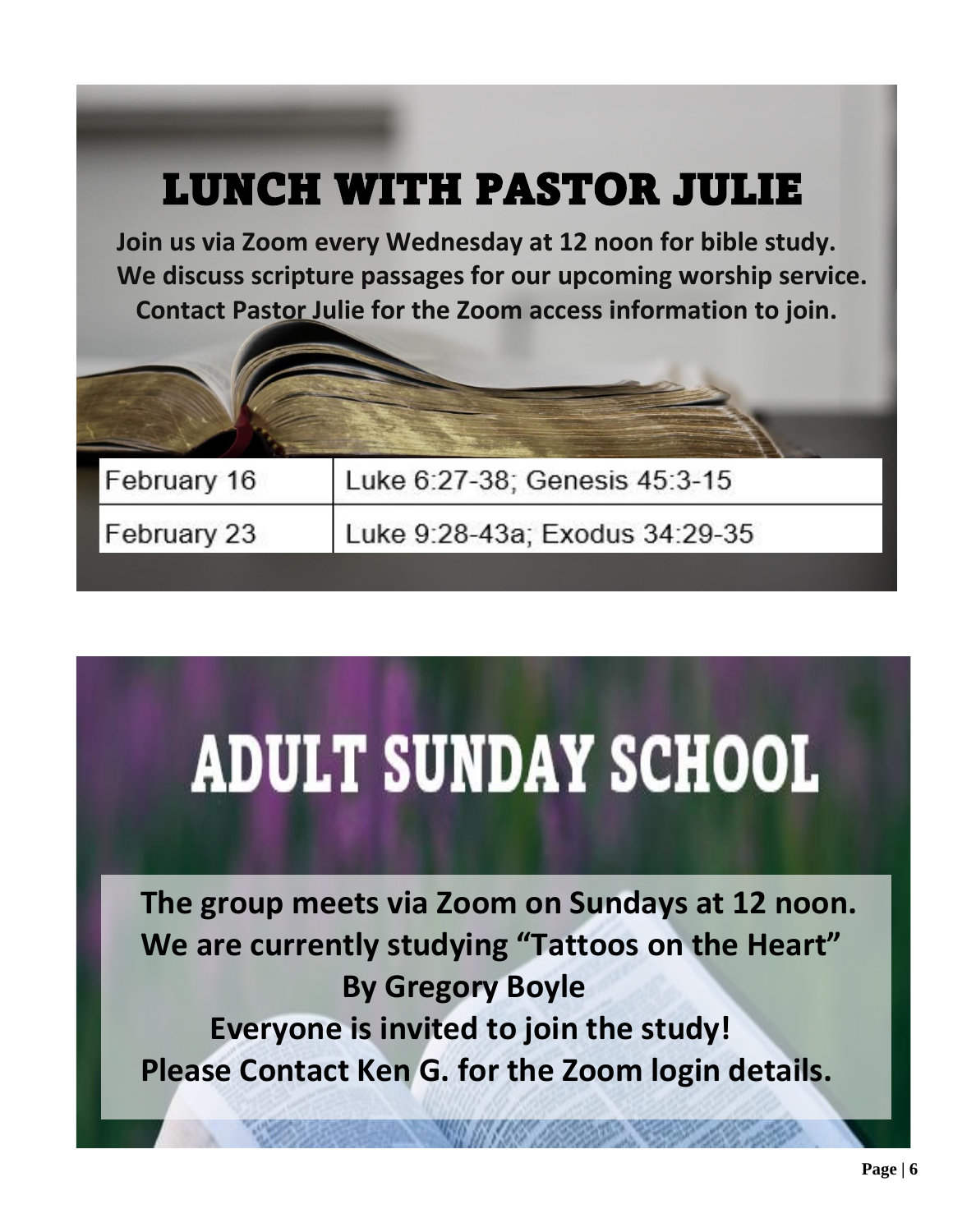

More than 30 Years ago, **the Souper Bowl of Caring** began with a simple prayer from a single Youth group: "Lord, even as we enjoy the Super Bowl football game, help us be mindful of those without a bowl of soup to eat." We will offer our Annual Souper Bowl Fund Raiser for the Schaumburg Food Pantry this year. Please mail checks to the office (or use the Donate Button on our website). Also let the office know or add to your memo if you choose the "Bengals" or "Rams".

## **MEN'S BIBLE STUDY**

Our current study is on the book " ISAIAH Trusting God in Troubled Times" by Howard Peskett. We meet via Zoom. We encourage new attendees so, if interested, please contact Ken G. or Stu R. for access details.